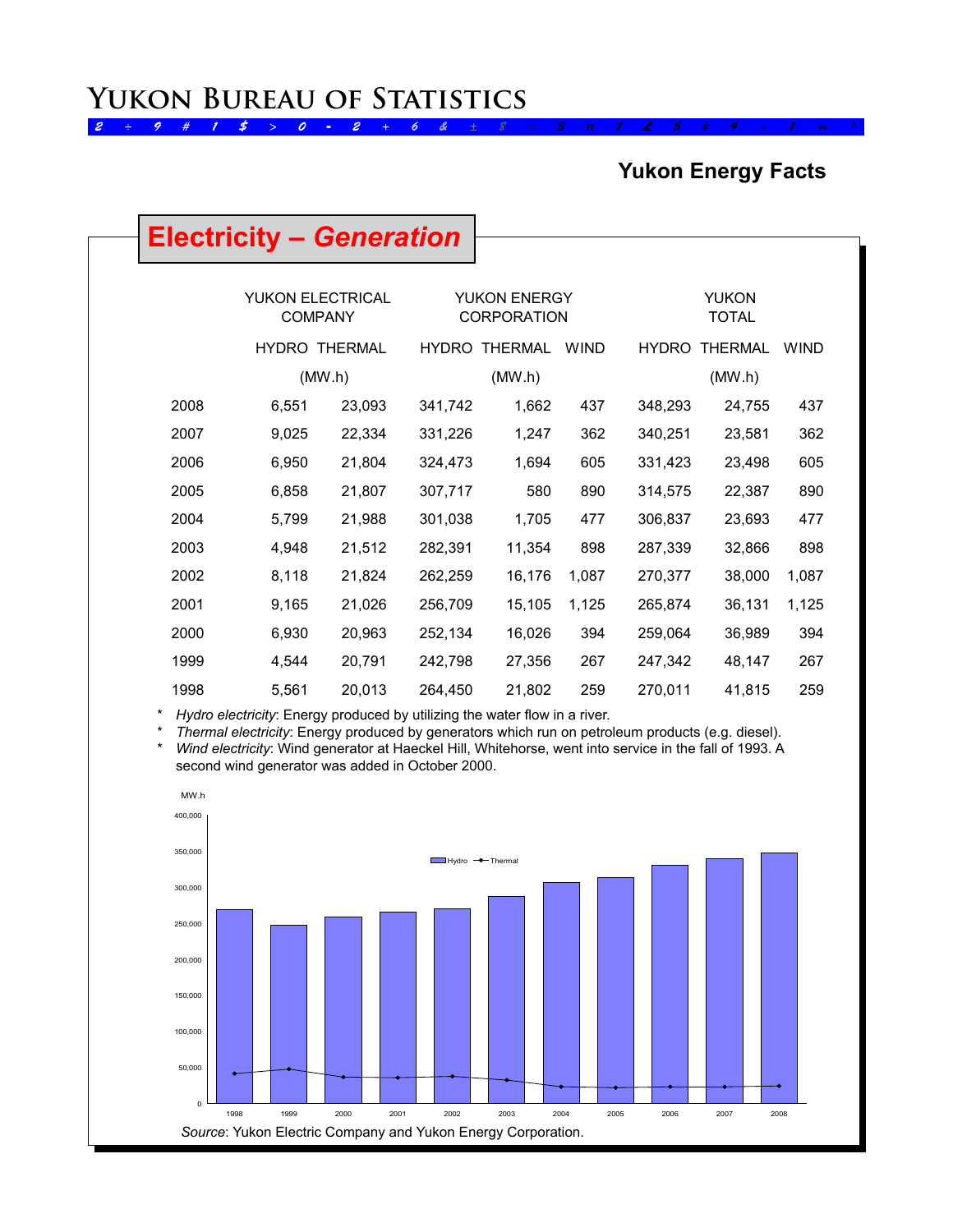# **Electricity** *– Generation and Sales*



![](_page_1_Figure_2.jpeg)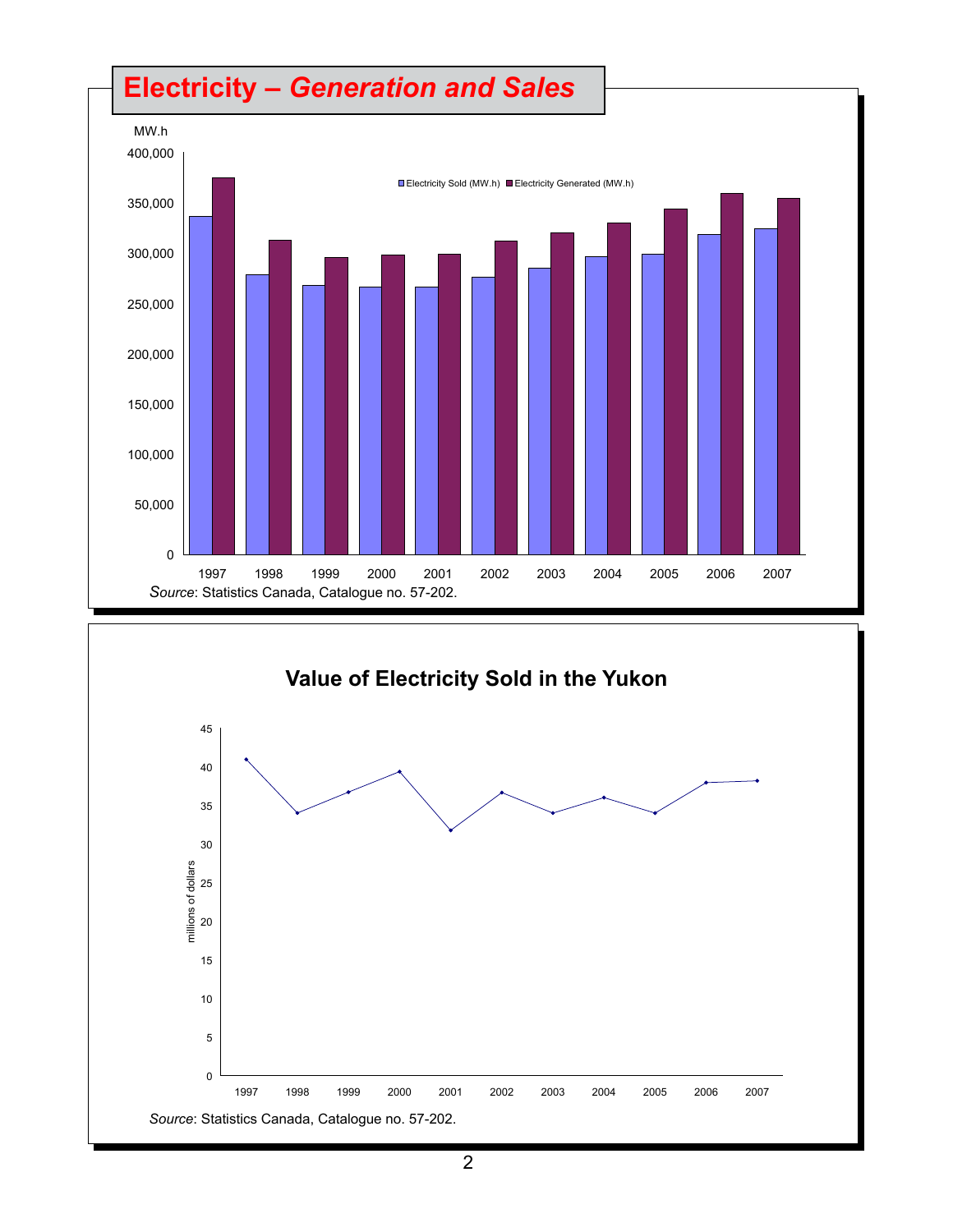**Electricity –** *Cost*

#### Residential/Agricultural Customers

|                                              |                                                              | Average<br>Annual Bill (\$)                                          | Consumption                                              | Per Customer (KW.h)                                | Consumer Cost                                | Per KW.h (cents)                                   | This table shows that<br>the average annual                                                                                                                                              |
|----------------------------------------------|--------------------------------------------------------------|----------------------------------------------------------------------|----------------------------------------------------------|----------------------------------------------------|----------------------------------------------|----------------------------------------------------|------------------------------------------------------------------------------------------------------------------------------------------------------------------------------------------|
|                                              | Canada                                                       | Yukon                                                                | Canada                                                   | Yukon                                              | Canada                                       | Yukon                                              | electricity bill in the Yukon<br>was \$1,109.10 in 2007,                                                                                                                                 |
| 2007<br>2006                                 | 1.067.80<br>1.015.23                                         | 1.109.10<br>1.129.15                                                 | 12,240<br>11,575                                         | 9,600<br>9,679                                     | 8.72<br>8.77                                 | 11.55<br>11.67                                     | a decrease of \$20.05,<br>or 1.8%, from 2006.<br>Comparing the Yukon                                                                                                                     |
| 2005<br>2004<br>2003<br>2002<br>2001<br>2000 | 1.020.43<br>1.006.53<br>959.81<br>950.43<br>905.81<br>887.91 | 1.053.30<br>1.045.19<br>1.085.77<br>1.051.87<br>1.033.32<br>1.388.28 | 12.266<br>12.431<br>12.409<br>12.246<br>12,133<br>11,950 | 9.157<br>9,102<br>9,290<br>9.339<br>9,352<br>9,761 | 8.32<br>8.10<br>7.73<br>7.76<br>7.47<br>7.43 | 11.50<br>11.48<br>11.69<br>11.26<br>11.05<br>14.22 | to Canada, the Yukon<br>average is \$41.30, or 3.9%,<br>more than the Canadian<br>average of \$1,067.80.<br>On average, Yukoners<br>consume annually 9,600<br>KW.h of electricity, 21.6% |
| 1999<br>1998<br>1997                         | 881.90<br>862.83<br>890.85                                   | 1.253.84<br>1,116.12<br>1,129.73                                     | 11.996<br>11,786<br>12,339                               | 9,702<br>9,564<br>9,815                            | 7.35<br>7.32<br>7.22                         | 12.92<br>11.67<br>11.51                            | less than the Canadian<br>average of 12,240 KW.h.                                                                                                                                        |

*Source*: Statistics Canada, Catalogue no. 57-202.

## **Electricity –** *Distribution*

This chart shows the five main categories of electrical use in the Yukon. Their consumption is expressed as a percentage of the Yukon total electrical generation of 354,694 MW.h in 2007.

![](_page_2_Figure_6.jpeg)

*Source*: Statistics Canada, Catalogue no. 57-202.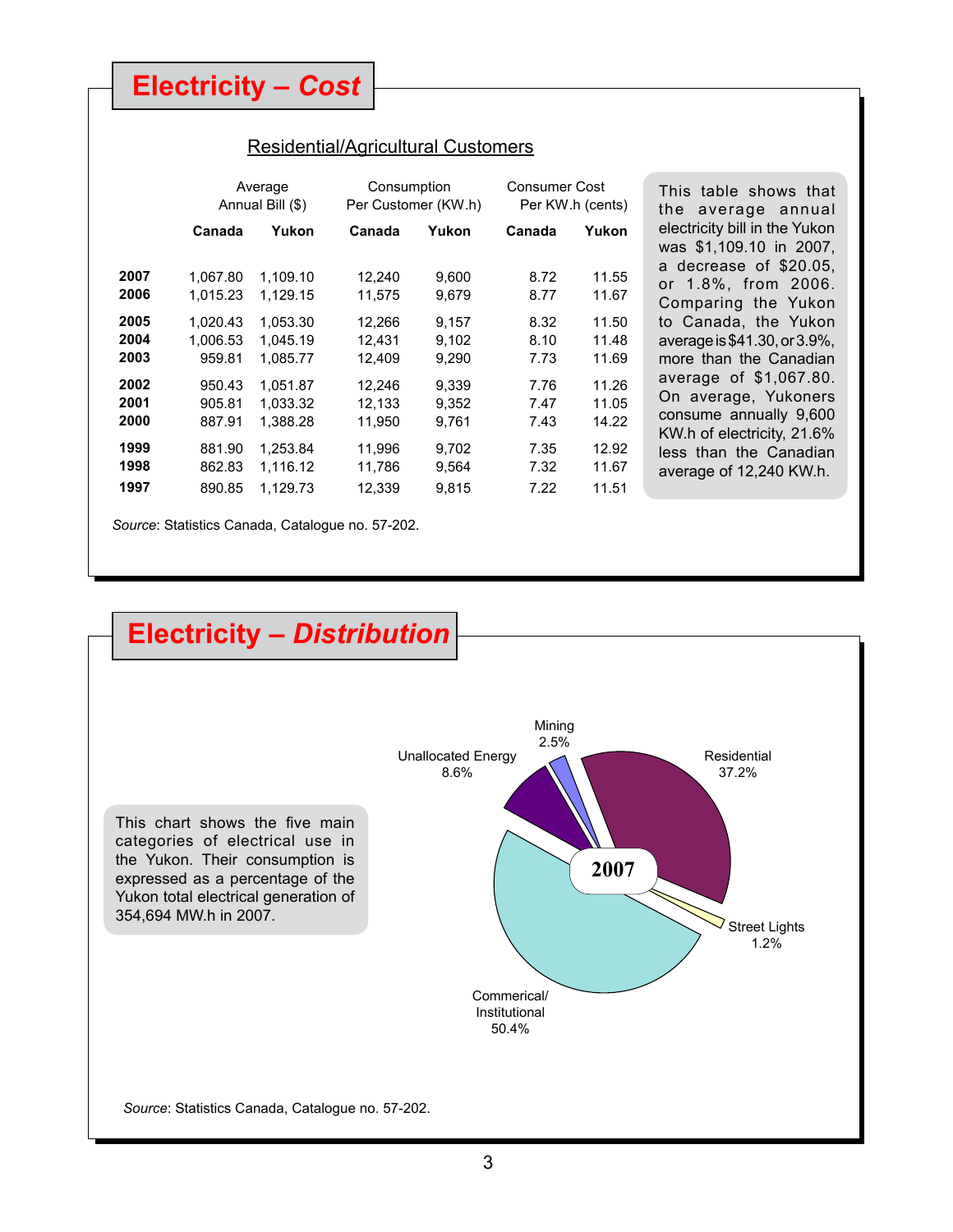### **Gasoline –** *Domestic Sales*

|           | Total<br>Domestic<br>Sales | Regular<br>Unleaded<br>Gasoline | Mid-grade<br>Unleaded<br>Gasoline                                         | Premium<br>Unleaded<br>Gasoline | Retail<br>Sales of<br>Motor<br>Gasoline |
|-----------|----------------------------|---------------------------------|---------------------------------------------------------------------------|---------------------------------|-----------------------------------------|
| 2008      |                            |                                 | ------------------------------- litres (000) ---------------------------- |                                 |                                         |
| January   | 1,353                      | 1,273                           | 13                                                                        | 67                              | 862                                     |
| February  | 1,294                      | 1,222                           | 14                                                                        | 58                              | 824                                     |
| March     | 1,389                      | 1,297                           | 10                                                                        | 82                              | 884                                     |
| April     | 1,097                      | 1,029                           | 9                                                                         | 59                              | 698                                     |
| May       | 1,441                      | 1,343                           | 15                                                                        | 83                              | 917                                     |
| June      | 1,842                      | 1,719                           | 17                                                                        | 106                             | 1,172                                   |
| July      | 2,002                      | 1,924                           | 18                                                                        | 60                              | 1,274                                   |
| August    | 2,376                      | 2,155                           | 17                                                                        | 204                             | 1,512                                   |
| September | 2,068                      | 1,897                           | 14                                                                        | 157                             | 1,315                                   |
| October   | 1,719                      | 1,579                           | 12                                                                        | 128                             | 1,094                                   |
| November  | 1,135                      | 1,077                           | 9                                                                         | 49                              | 722                                     |
| December  | 1,404                      | 1,280                           | 14                                                                        | 110                             | 894                                     |
| Total     | 19,120                     | 17,795                          | 162                                                                       | 1,163                           | 12,168                                  |

 $\blacksquare$ 

 *Note:* Total sales of motor gasoline are the total sales in the Yukon Territory. Retail sales of motor gasoline represent the sales conducted by retail service stations only.

*Source*: Statistics Canada, CANSIM table no. 134-0004.

### **Refined Petroleum Products –** *Domestic Sales*

![](_page_3_Figure_5.jpeg)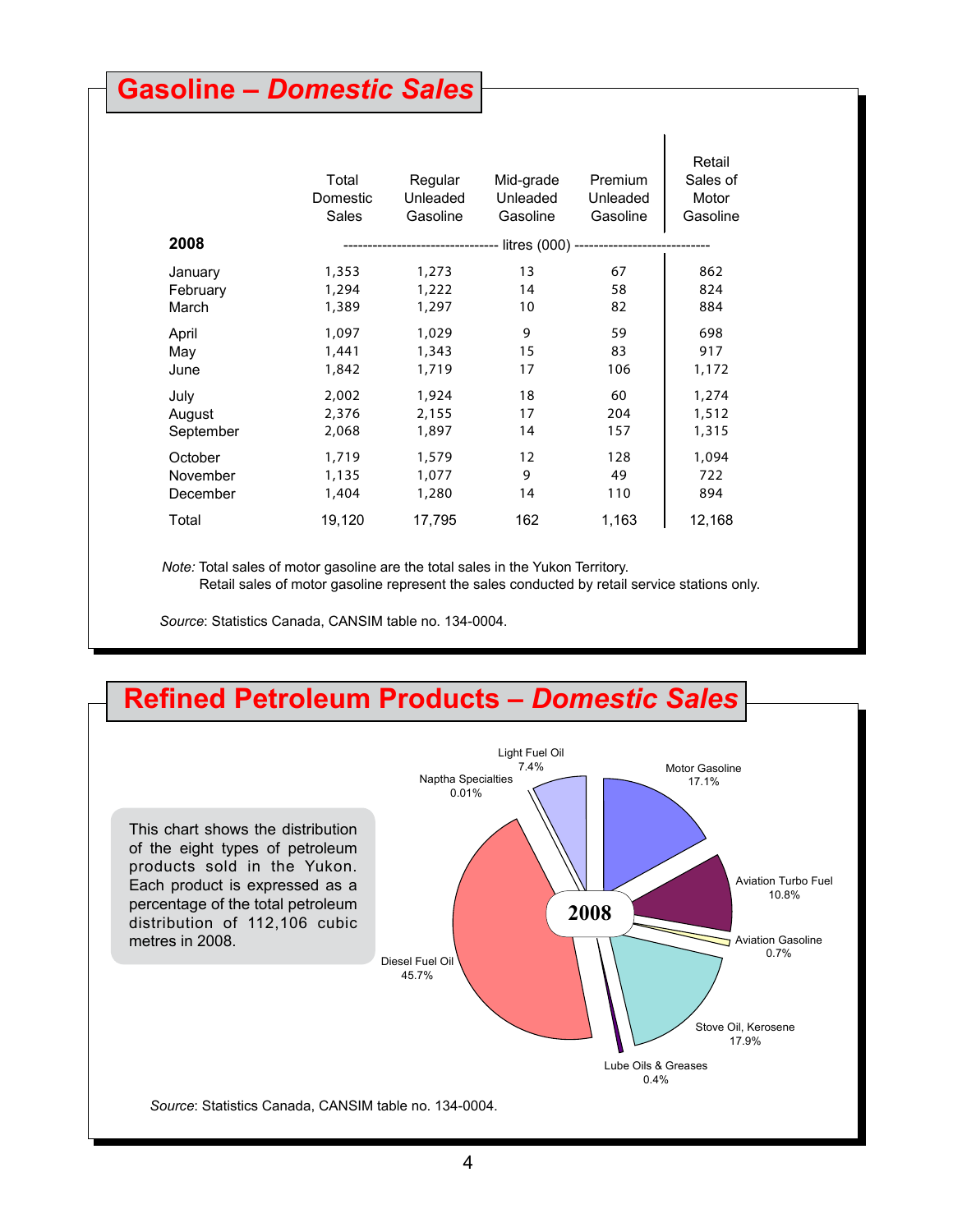# **Average Fuel Prices, December 31st, 2008**

|                                                    | <b>Full-service Stations</b>                                         |                              | Self-service Stations  |                         |
|----------------------------------------------------|----------------------------------------------------------------------|------------------------------|------------------------|-------------------------|
|                                                    | Regular<br>Gasoline                                                  | Diesel                       | Regular<br>Gasoline    | Diesel                  |
| <b>Communities</b>                                 | cents/litre                                                          |                              |                        | cents/litre             |
| <b>Beaver Creek</b><br>Burwash Landing<br>Carcross | n/a<br>$\ddot{\phantom{a}}$                                          | n/a<br>$\ddot{\phantom{a}}$  | 99.9<br>109.9          | 121.9<br>129.9          |
| Carmacks<br>Dawson City<br>Destruction Bay         | $\ddot{\phantom{a}}$<br>$\ddot{\phantom{a}}$<br>$\ddot{\phantom{a}}$ | <br>$\ddot{\phantom{a}}$<br> | 92.9<br>125.0<br>92.9  | 115.9<br>147.0<br>113.9 |
| Faro<br>Haines Junction<br>Mayo                    | n/a<br>94.9<br>112.9                                                 | n/a<br>116.9<br>135.9        | 90.9<br>115.0          | 111.9<br>138.0          |
| Pelly Crossing<br><b>Ross River</b><br>Tagish      | $\ddot{\phantom{a}}$<br>$\ddot{\phantom{a}}$<br>                     | <br><br>                     | 102.9<br>121.9<br>89.8 | 119.9<br>169.9<br>107.8 |
| Teslin<br><b>Watson Lake</b><br>Whitehorse         | <br><br>88.8                                                         | 159.9<br>112.4               | 86.9<br>104.9<br>86.8  | 110.4<br>118.9<br>109.1 |

*Source*: Yukon Bureau of Statistics, *Fuel Survey.*

#### **Average Price of Self-serve Regular Gasoline by Community** December 31st, 2008

![](_page_4_Figure_4.jpeg)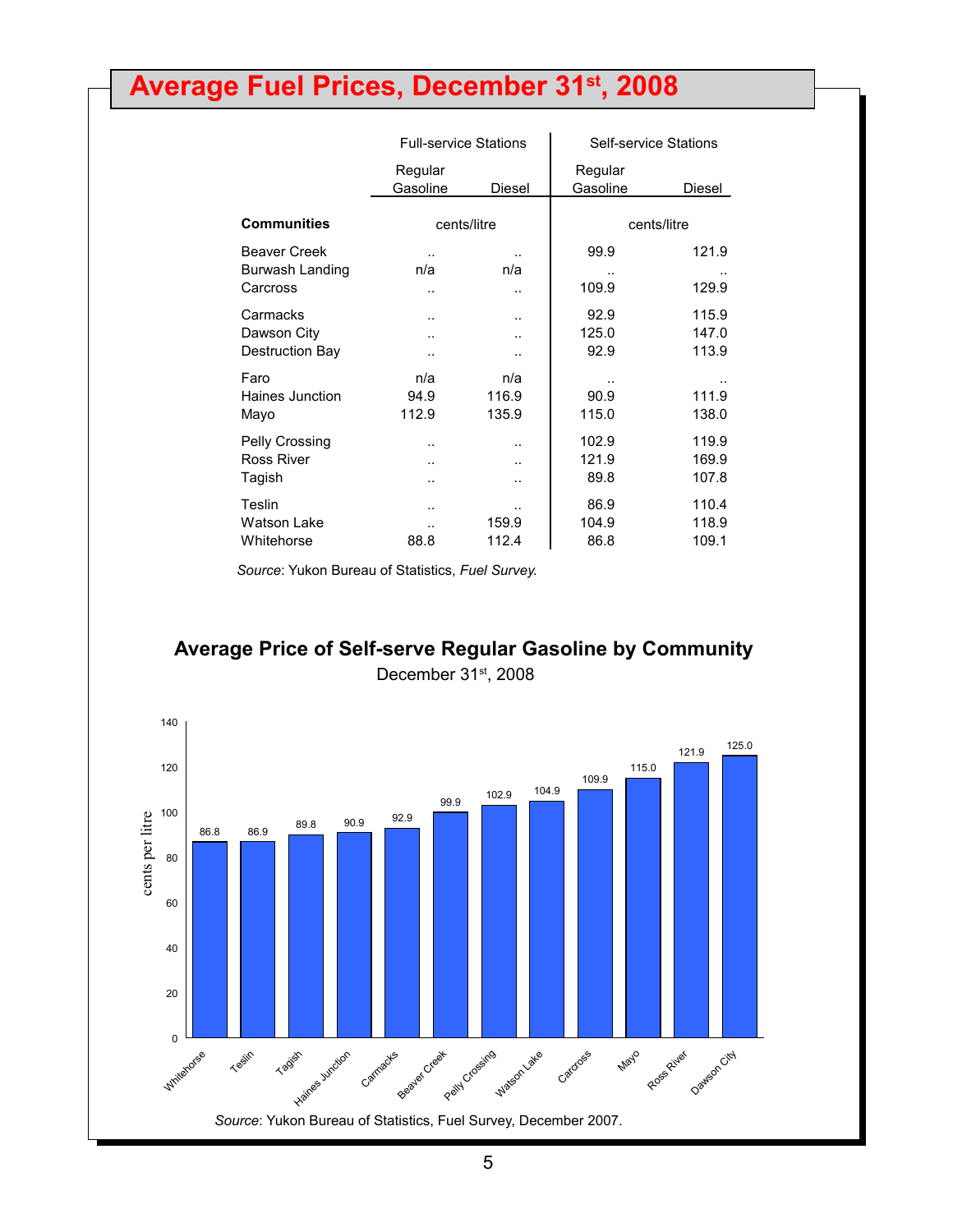### **Median Household Expenditures on Selected Energy Components (for households reporting an expenditure in these components)**

| 2007                                                          | Shelter Expenditures <sup>1</sup> |             |             |                          |
|---------------------------------------------------------------|-----------------------------------|-------------|-------------|--------------------------|
|                                                               | Gas and other fuels <sup>2</sup>  | Electricity | Natural gas | Other fuels <sup>3</sup> |
|                                                               |                                   |             |             |                          |
| Canada                                                        | 2,085                             | 1,200       | 1,380       | 175                      |
| Newfoundland & Labrador                                       | 2,340                             | 1,680       | F           | 1,000                    |
| <b>Prince Edward Island</b>                                   | 2,400                             | 1,150       | F           | 1,945                    |
| Nova Scotia                                                   | 2,280                             | 1,200       | F           | 1,500                    |
| New Brunswick                                                 | 2,400                             | 2,000       | F           | 544                      |
| Quebec                                                        | 2,000                             | 1,236       | 1,565       | 500                      |
| Ontario                                                       | 2,340                             | 1,200       | 1,500       | 60                       |
| Manitoba                                                      | 2,200                             | 960         | 1,260       | 45                       |
| Saskatchewan                                                  | 2,160                             | 1,200       | 1,280       | 60                       |
| Alberta                                                       | 2,400                             | 1,200       | 1,300       | 50                       |
| <b>British Columbia</b>                                       | 1,880                             | 750         | 1,200       | 80                       |
| Yukon                                                         | 2,394                             | 1,200       | F           | 1,900                    |
| <b>Northwest Territories</b>                                  | 2,500                             | 1,644       | F           | 3,000                    |
| Nunavut                                                       | 1,814                             | 900         | F           | 3,600                    |
| <sup>1</sup> For principal accommodation.                     |                                   |             |             |                          |
| <sup>2</sup> For owned or leased automobiles and trucks/vans. |                                   |             |             |                          |
| <sup>3</sup> For example oil, propane, wood etc.              |                                   |             |             |                          |

 $F = Too$  unreliable to be published.

*Source*: Statistics Canada, Survey of Household Spending 2007, CANSIM table no. 203-0003 and 203-0007.

| <b>Heating Methods</b>                   |                                                                                                                                                                                                                                                                                                                        |                 |                     |                      |           |
|------------------------------------------|------------------------------------------------------------------------------------------------------------------------------------------------------------------------------------------------------------------------------------------------------------------------------------------------------------------------|-----------------|---------------------|----------------------|-----------|
| <b>Principal Heating Equipment, 2007</b> |                                                                                                                                                                                                                                                                                                                        |                 |                     |                      |           |
|                                          | Steam or                                                                                                                                                                                                                                                                                                               |                 |                     |                      |           |
|                                          | Hot Water                                                                                                                                                                                                                                                                                                              | Hot Air         | Heating             | Electric             |           |
|                                          | <b>Furnaces</b>                                                                                                                                                                                                                                                                                                        | <b>Furnaces</b> | Stoves <sup>1</sup> | Heating <sup>2</sup> | Other $3$ |
|                                          |                                                                                                                                                                                                                                                                                                                        |                 |                     |                      |           |
| Canada                                   | 13.8                                                                                                                                                                                                                                                                                                                   | 52.7            | 4.4                 | 29.0                 | F         |
| Yukon                                    | 14.3                                                                                                                                                                                                                                                                                                                   | 60.6            | F                   | 11.7                 | F         |
| Whitehorse                               | 15.2                                                                                                                                                                                                                                                                                                                   | 57.8            | F                   | 12.0                 | F         |
| 2.                                       | 1. Heating stoves are localized heating units with no central distribution system to<br>other parts of the house (e.g., oil space heater, gas space heater, wood stoves).<br>Includes permanently installed baseboard electric heating and other types such<br>as floor or ceiling heating wires in all or most rooms. |                 |                     |                      |           |

#### 3. Includes cookstoves and any other type of heating equipment not otherwise listed.

#### **Principal Heating Fuel, 2007**

|            | Oil or Other<br>Liquid Fuel | Natural<br>Gas | Propane | Electricity | Wood |
|------------|-----------------------------|----------------|---------|-------------|------|
|            |                             |                | $\%$    |             |      |
| Canada     | 9.5                         | 50.5           | 0.7     | 34.0        | 4.7  |
| Yukon      | 60.3                        |                |         | 15.1        |      |
| Whitehorse | 57.3                        |                |         | 16.2        |      |

 $F =$ Too unreliable to be published.

*Source*: Statistics Canada, CANSIM table no. 203-0019.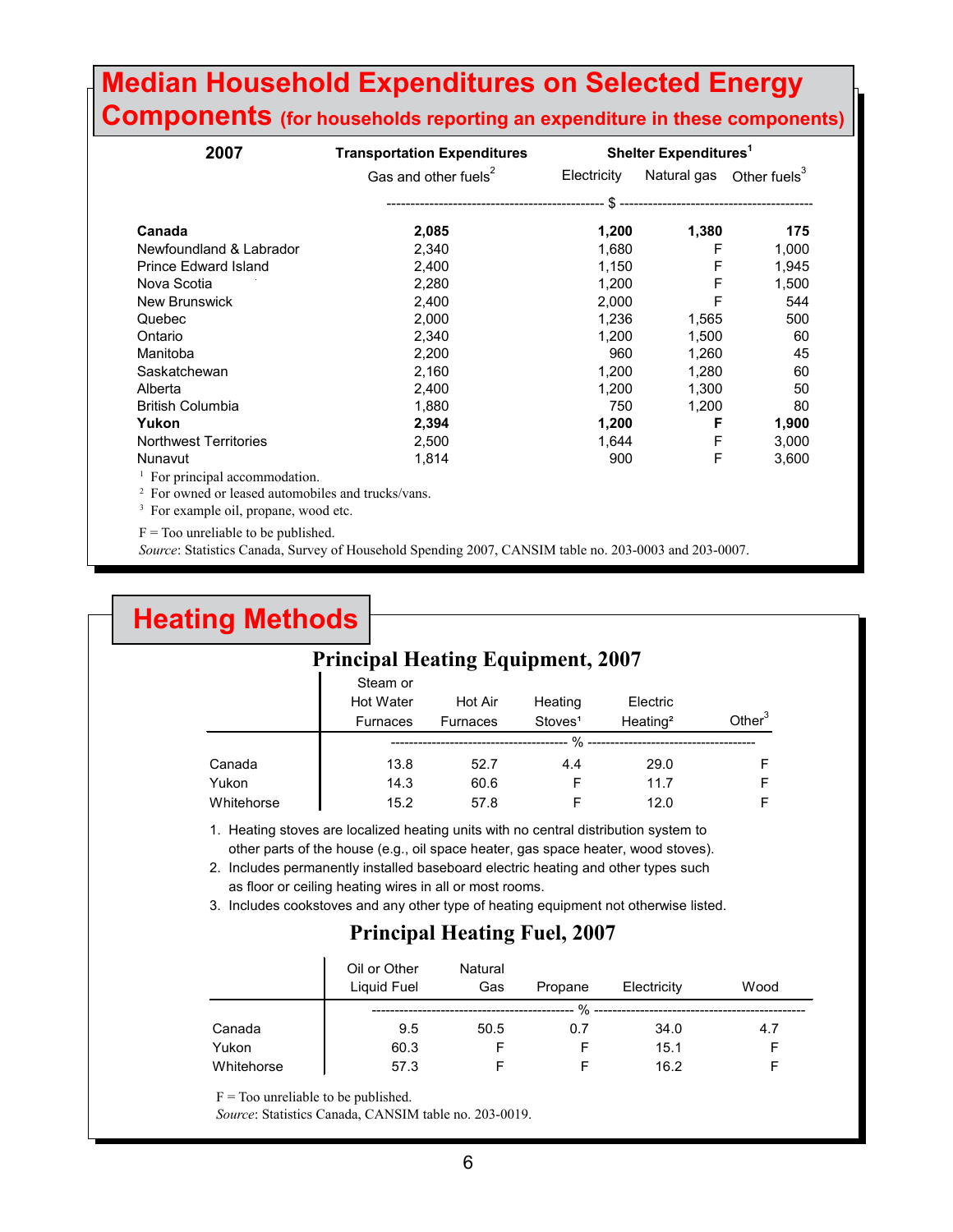|      |        | Consumer Price Index<br>Energy Aggregate, 2002 = 100 |  |
|------|--------|------------------------------------------------------|--|
|      | Canada | Whitehorse                                           |  |
| 2008 | 149.3  | 156.7                                                |  |
| 2007 | 135.9  | 137.2                                                |  |
| 2006 | 132.8  | 129.3                                                |  |
| 2005 | 126.3  | 125.8                                                |  |
| 2004 | 115.2  | 112.9                                                |  |
| 2003 | 107.9  | 104.3                                                |  |
| 2002 | 100.0  | 100.0                                                |  |
| 2001 | 102.0  | 103.5                                                |  |
| 2000 | 98.8   | 100.1                                                |  |
| 1999 | 85.0   | 85.7                                                 |  |
| 1998 | 80.5   | 87.2                                                 |  |

*For example*: The consumer price index energy aggregate for Whitehorse for 2008 was 156.7 (2002 =100). This means that energy prices were 56.7% higher in 2008 than in 2002.

*Source*: Statistics Canada, CANSIM table no. 326-0021. *Note:* The "Energy Aggregate" includes electricity, natural gas, fuel oil and other fuels, gasoline, and fuel/parts/supplies for recreational vehicles.

### **Annual Percentage Growth in Energy Costs, 1998 to 2008**

![](_page_6_Figure_5.jpeg)